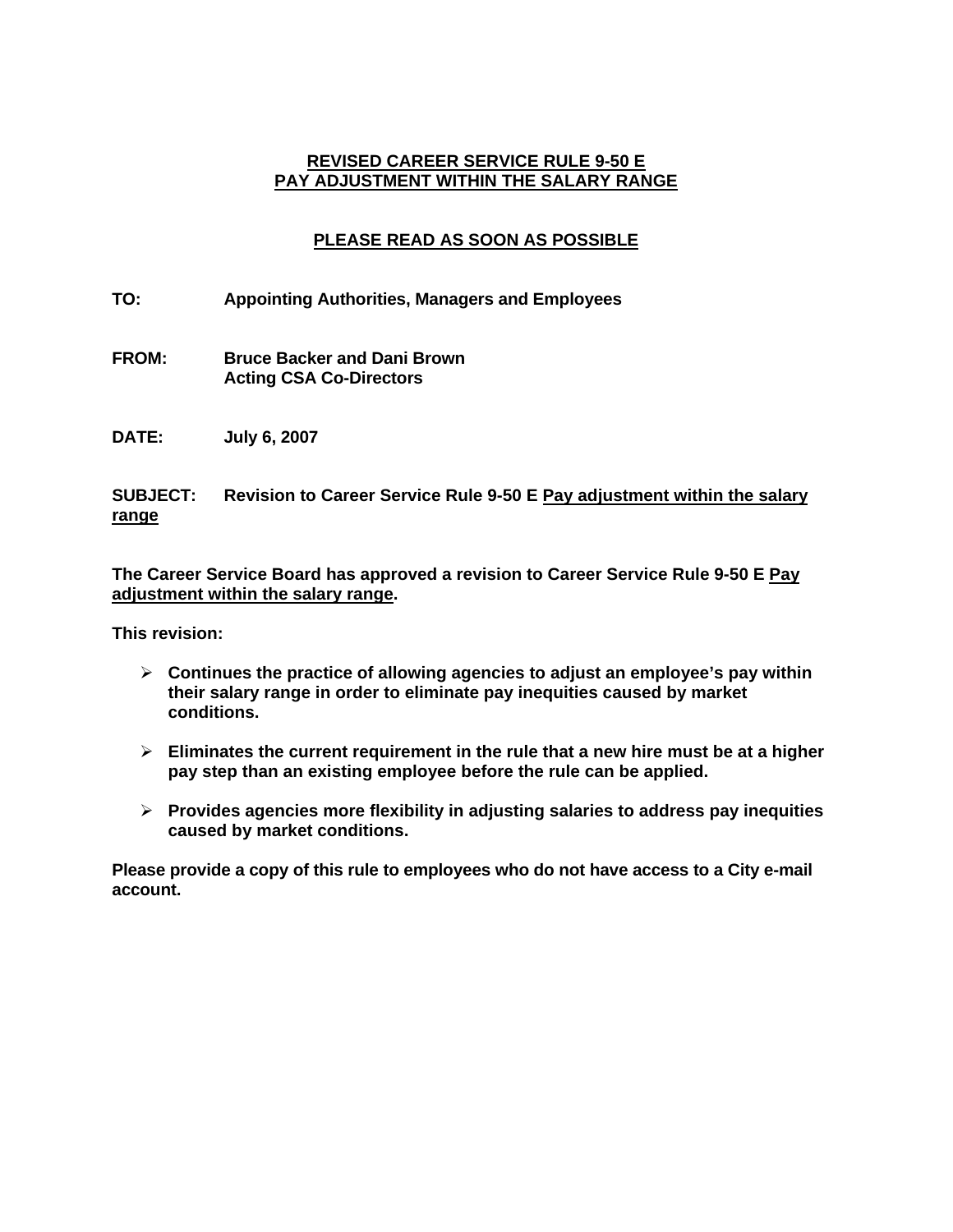### **MEMORANDUM**

#### **REVISION 21 SERIES C**

**TO:** Holders of CSA Rule Books

**FROM:** Career Service Board

**DATE:** July 6, 2007

**SUBJECT:** Revision of Career Service Rule 9-50 E Pay adjustment within the salary range

The Career Service Board has revised Career Service Rule 9-50 E Pay adjustment within the salary range. The effective date of this revision is July 6, 2007.

|         | <b>Page Number</b> | <b>Issuance Dates</b> |
|---------|--------------------|-----------------------|
| Remove  | $9 - 8$            | May 19, 2006          |
| Replace | $9 - 8$            | July 6, 2007          |

## **PLEASE INSERT IN YOUR RULE BOOK AS SOON AS POSSIBLE. THANK YOU.**